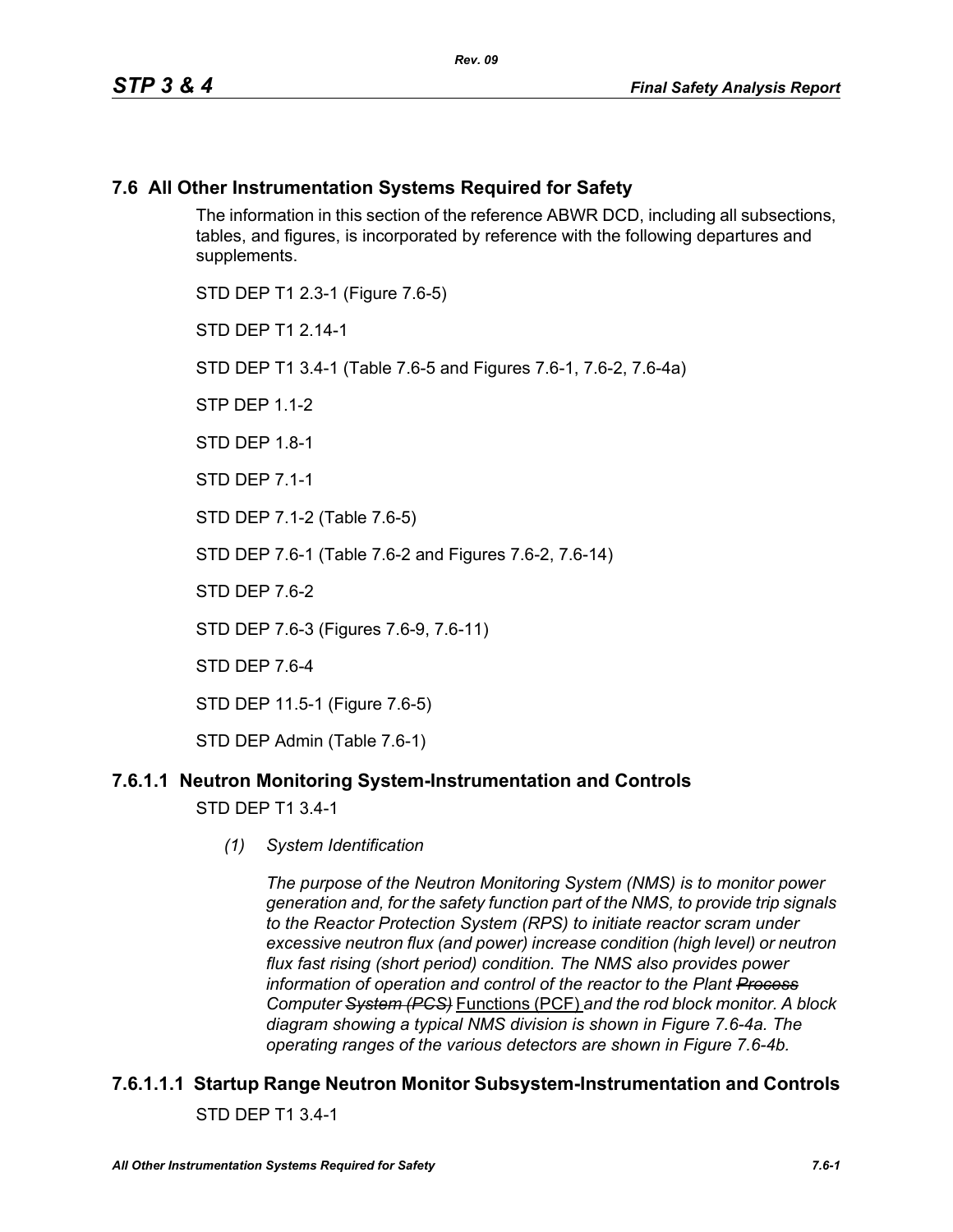#### *(3) Physical Arrangement*

*The 10 detectors are all located at fixed elevation slightly above the midplane of the fuel region, and are evenly distributed throughout the core. The SRNM locations in the core, together with the neutron source locations, are shown in Figure 7.6-1. Each detector is contained within a pressure barrier dry tube inside the core, with signal output exiting the bottom of the dry tube undervessel. Detector cables then penetrate the primary containment and are connected to preamplifiers located in the Reactor Building. The SRNM preamplifier signals are then transmitted to the SRNM DMC (digital measurement and control) units in the control room. The DMC*SRNM *units provide algorithms for signal processing, flux, and power calculations, period trip margin and period calculations, and provide various outputs for local and control console displays, recorder, and to the plant process computer system* function*. There are also the alarm and trip digital outputs for both high flux and short period conditions, and the instrument inoperative trip to be sent to the RPS and RCIS separately. The electronics for the SRNMs and their bypasses are located in four separate cabinets.*

#### *(4) Signal Processing*

*Over the 10-decade power monitoring range, two monitoring methods are used: (1) for the lower ranges the counting method which covers from 1.E+3 neutron/cm2 to 1.E+9 neutron/cm2, and (2) for the higher ranges, the Campbelling technique (mean square voltage, or MSV) which covers from 1.E+8 neutron/cm2 to 1.E+13 neutron/cm2 of neutron flux. In the counting range, the discrete pulses produced by the sensors are applied to a discriminator after preamplification. The discriminator, together with other digital noise-limiter features, separates the neutron pulses from gamma radiation and other noise pulses. The neutron pulses are then counted. The reactor power is proportional to the count rate. In the MSV range, where it is difficult to distinguish the pulses, a DC voltage proportional to the mean square value of the input signal is produced. The reactor power is proportional to this mean square voltage. In the mid-range overlapping region, where the two methods are changed over, the DMC-based SRNM calculates the neutron flux based on a weighted interpolation of the two flux values calculated by both methods. A continuous and smooth flux reading transfer is achieved in this manner. There is also the calculation algorithm of the period-based trip circuitry that generates trip margin setpoint for the period trip protection function.*

#### *(6) Bypasses and Interlocks*

*The SRNM also sends an interlock signal to the safety system logic control (SSLC) system. This signal is called "ATWS Permissive" and is a binary signal indicating whether the SRNM power level is above or below a specific setpoint level (Table 7.6-1). If this signal is a "high" level indicating the power*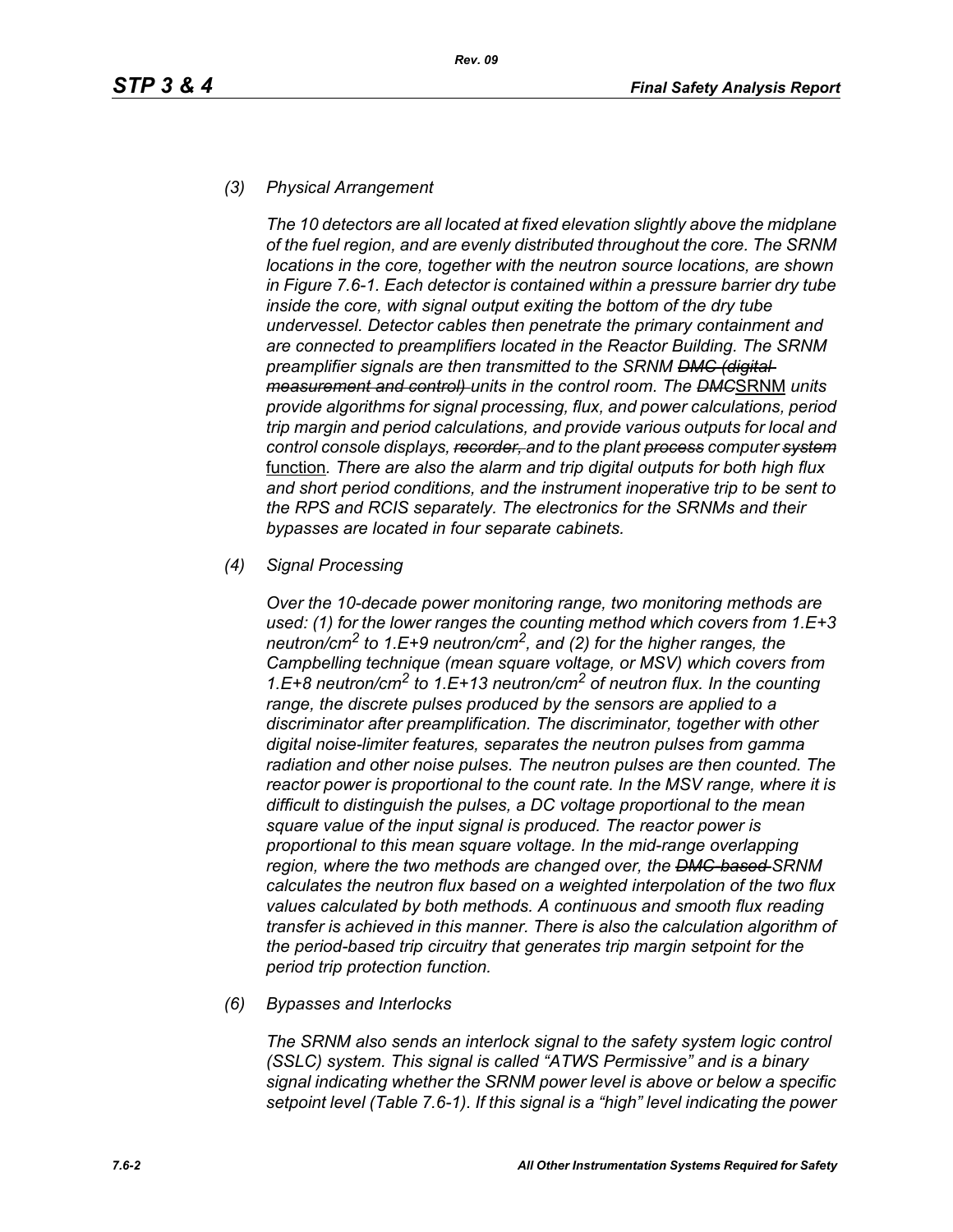*is above the setpoint, this will allow the SSLC to permit ATWS protection action such as permission to inject liquid poison.*

### **7.6.1.1.2 Power Range Neutron Monitor Subsystem—Instrumentation and Controls**

### **7.6.1.1.2.1 Local Power Range Neutron Monitor Subsystem—Instrumentation and Controls**

STD DEP T1 3.4-1

STD DEP Admin

*(1) General Description*

*The local power range monitor (LPRM) monitors local neutron flux in the power range. The LPRM provides input signals to the APRM Subsystem (Subsection 7.6.1.1.2.2) and to the plant computer system*function *(Subsection 7.7.1.5). See Figures 7.6-1 and 7.6-2.*

*(4) Signal Processing*

*The LPRM detector outputs are connected by coaxial cables from under the vessel pedestal region and routed through the primary containment penetration, and through the Reactor Building to be processed for signal conditioning analog-to-digital conversion function in the control room. The LPRM signals are connected to the APRM units in the control room, where the signals are amplified. Such amplified voltage is proportional to the local neutron flux level. The LPRM signals are then used by the APRM to produce APRM signals. The 208 LPRM detectors are separated and divided into four groups to provide four independent APRM signals. Individual LPRM signals are also transmitted through dedicated interface units (for isolation) to various*  systems such as the RCIS, and the plant **process** computer functions.

*(5) Trip Functions*

*The LPRM channels provide alarm signals indicating when an LPRM is upscale, down-scale, or bypassed. However, such signals are not sent to the RPS for scram trip or RCIS for rad*rod *block.*

*(7) Redundancy*

*The LPRM detector assemblies are divided into groups. The redundancy criteria are met in the event of a single failure under permissible APRM bypass conditions. A scram signal can be*is *generated in the Reactor Protection System (RPS) as required if the inoperative trip of the APRM is generated as described in (6).*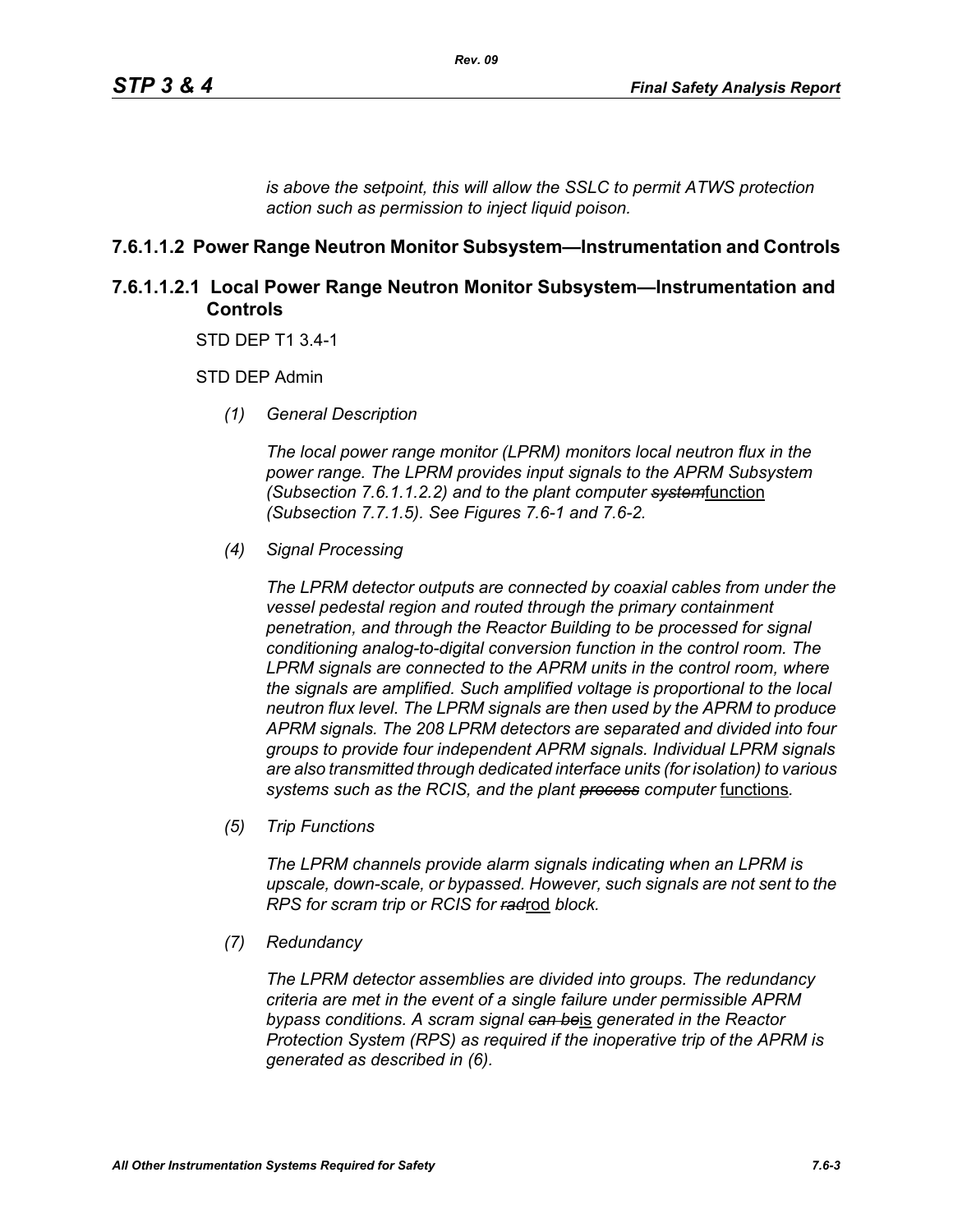### **7.6.1.1.2.2 Average Power Range Monitor Subsystem—Instrumentation and Controls**

STD DEP T1 3.4-1

STD DEP 7.6-1

- *(1) General Description*
	- *(a) Average Power Range Monitor (APRM)*

*The APRMs are safety-related systems. There are four divisions of DMC-based APRM channels located in the control room. Each channel receives 52 LPRM signals as inputs, and averages such inputs to provide a core average neutron flux that corresponds to the core average power. One APRM channel is associated with each trip system of the Reactor Protection System (RPS). However, a trip signal from each APRM division also goes to all other RPS divisions, with proper signal isolation.*

*(b) Oscillation Power Range Monitor (OPRM)*

*The OPRM is a functional subsystem of the APRM. There are four safetyrelated OPRM channels, with each OPRM channel as part of each of the four APRM channels. Each OPRM receives the identical LPRM signals from the corresponding APRM channel as inputs, and forms a special OPRM cell configuration to monitor the neutron flux behavior of all regions of the core. Each OPRM cell represents a combination of four LPRM signals selected from the LPRM strings at the four corners of a four-by-four fuel bundle square region. The OPRM detects thermal hydraulic instability and provides trip functions to the RPS to suppress neutron flux oscillation prior to the violation of safety thermal limits. The OPRM trips are combined with*separate from *the APRM trips of the same APRM channel, to be sent to the RPS.*

*(4) Trip Function*

*For the OPRM trip function, the response signal of any one OPRM cell that satisfies the conditions and criteria of the trip algorithm will cause a trip of the associated OPRM channel. Figure 7.6-14 illustrates the trip algorithm logic. The OPRM trip function does not have its own inoperative trip for insufficient number of total LPRM inputs in the channel. It follows the APRM's inoperative trip of insufficient number of LPRMs.* The OPRM function has its own inoperative trip when the channel has less than the required minimum operable cells, when there is an OPRM self-diagnostic fault, when the APRM instrument watchdog timer has timed out, or if there is a loss of power to the APRM instrument.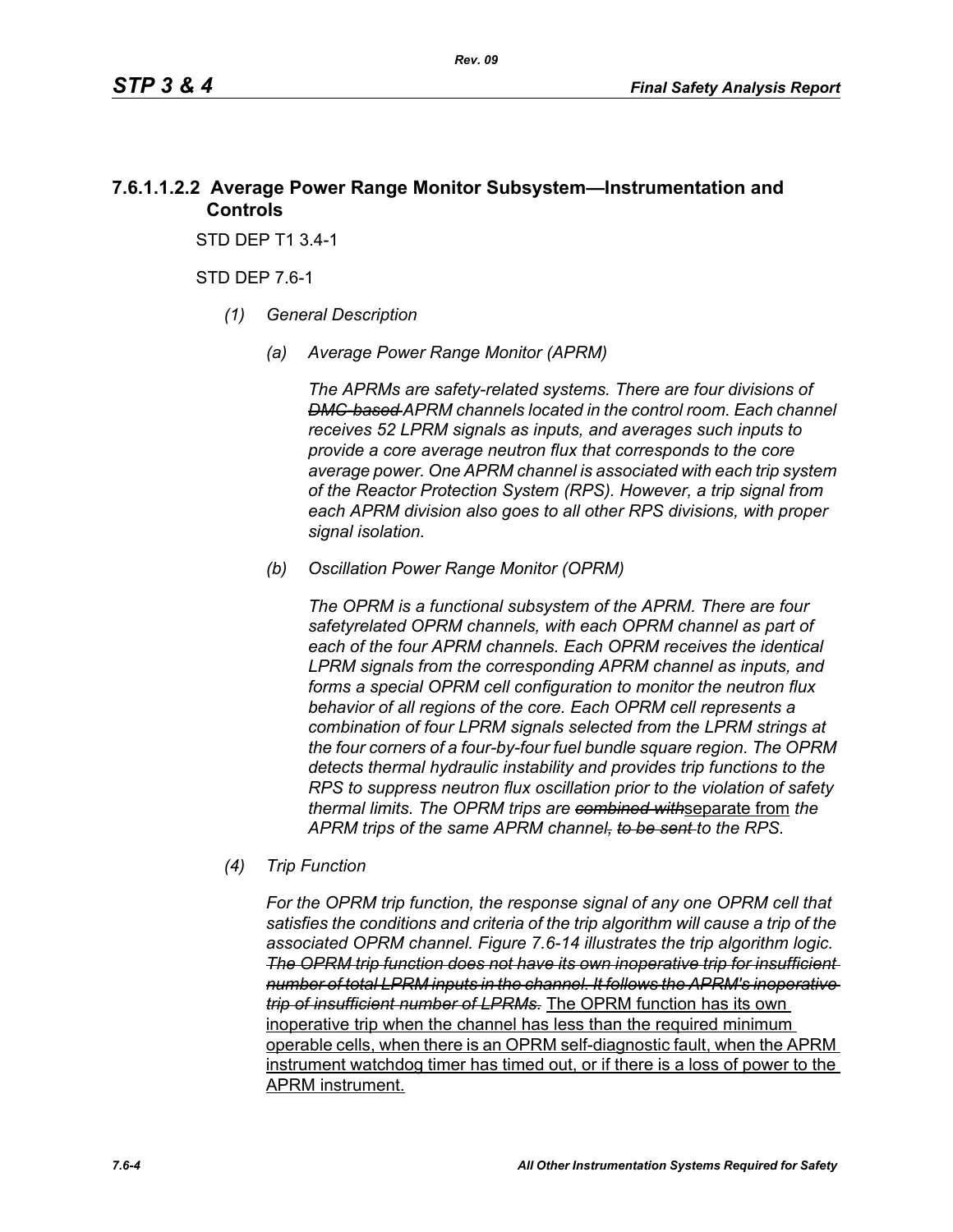- *(5) Bypasses and Interlocks*
	- *(a) APRM*

*The APRM also sends an interlock signal to the SSLC* ELCS *similar to the SRNM "ATWS Permissive" signal (Table 7.6-2). If this signal is a "high" level indicating the power is above the setpoint, this will allow the SSLC* ELCS *to permit ATWS protection action.*

- *(6) Redundancy*
	- *(b) OPRM*

*There are four independent and redundant OPRM channels. The above APRM redundancy condition also applies to OPRM since each OPRM*  channel is associated with one RPS division. *is a subsystem of each of the four APRM channels. The OPRM trip outputs* are provided separately from the APRM trips to RPS and*also follow the* RPS *two-out-of-four logic as the APRM since the OPRM trip outputs are combined with other APRM trip outputs in each APRM channel to provide the final trip outputs to the RPS. In addition, each LPRM string with four LPRM detectors provides one LPRM input to each of the four independent and redundant OPRM channels. This provides core regional monitoring by redundant OPRM channels.*

*(7) Testability*

*APRM channels are calibrated using data from previous full-power runs and are tested by procedures in the instruction manual. Each APRM channel can be tested individually for the operability of the APRM scram and rod-blocking*  functions by introducing test signals. This includes the test for the OPRM trip *function. A self-testing feature similar to that described for SSLC is also provided.*

### **7.6.1.1.3 Reactor Operator Information**

#### STD DEP Admin

*The man-machine interface of the Neutron Monitoring System provides for the information and controls described in this subsection. The lists provided in Table 7.6- 3* 7.6-5 *consist of major signal information which is also documented in the system IED (Figure 7.6-1) and the system IBD (Figure 7.6-2).*

# **7.6.1.2 Process Radiation Monitoring System – Instrumentation and Controls**

STD DEP T1 2.3-1

*The process radiation subsystems are shown in the system design IED (Figure 7.6-5). Subsystems (1*2*) through (4) are classified nuclear safety-related, while subsystems*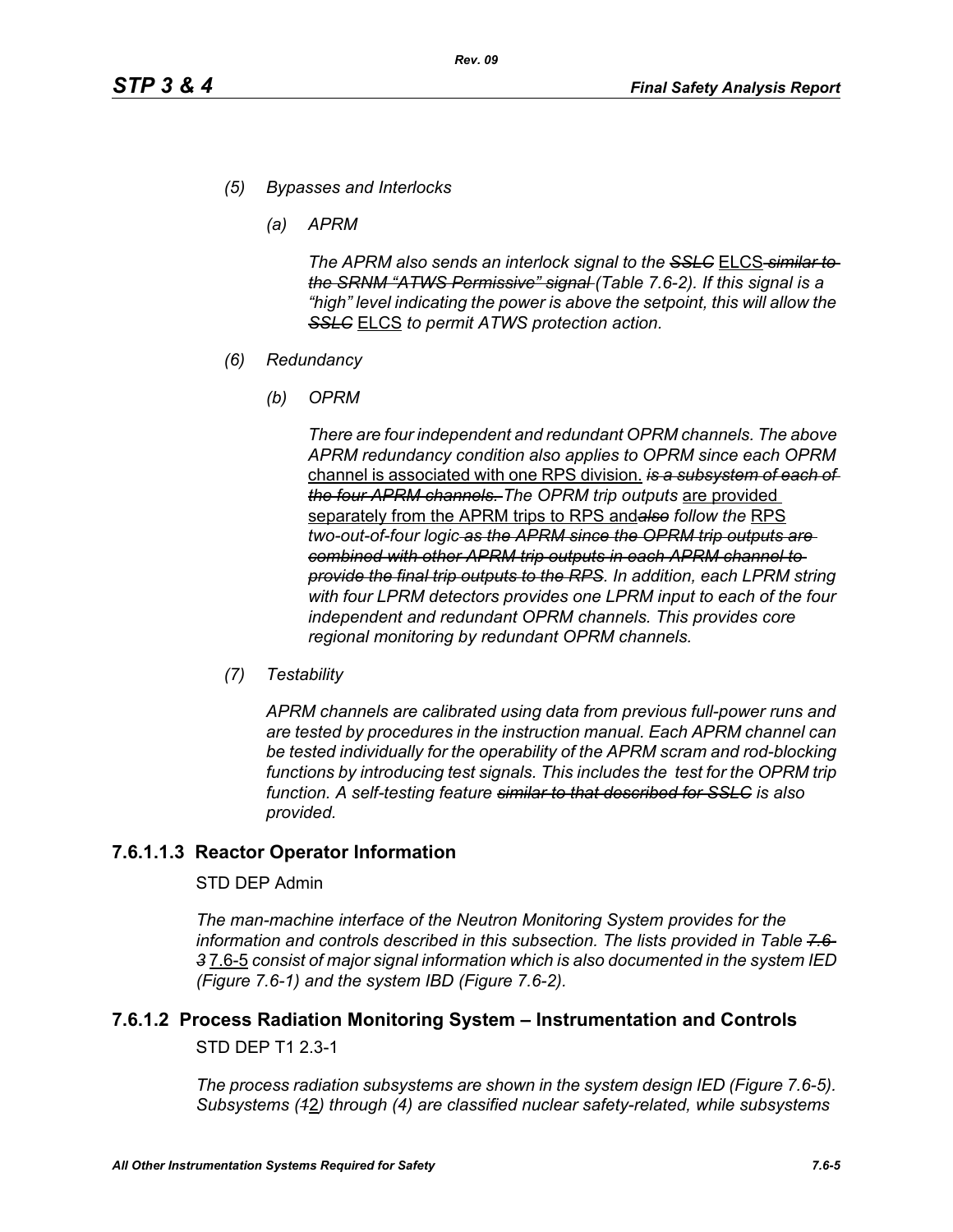(1) and *(*5*) through (11) are classified as non-safety-related. System descriptions and requirements are described in detail in Section 11.5*.

### **7.6.1.3 High Pressure/Low Pressure Systems Interlock Protection Functions**

STD DEP 7.1-1

*(14) Setpoints*

*See Chapter 16 for setpoints and margin.*Chapter 16 describes the methods for calculating setpoints and margins.

#### **7.6.1.6 Containment Atmospheric Monitoring (CAM) System-Instrumentation and Controls**

STD DEP T1 2.14-1

STD DEP 11.5-1

*(1) System Identification*

*The CAM System (Figures 7.6-7 and 7.6-8) consists of two independent but redundant Class 1E divisions (I and II)* of radiation channels*, which are electrically and physically separated, and a non-safety H<sub>2</sub>/O<sub>2</sub> monitoring* subsystem*. Each CAM division* divisional radiation channel *has the capability of monitoring the total gamma-ray dose rate*. CAMS also has the capability of monitoring and concentration of hydrogen and oxygen (H<sub>2</sub>/O<sub>2</sub>) in the *drywell and/or the suppression chamber during plant operation, and following a LOCA event.* 

*There are two radiation monitoring channels per division; one for monitoring the radiation level in the drywell and the other for monitoring the radiation level in the suppression chamber. Each monitoring channel consists of an ion chamber* a *detector,* and *a digital log radiation monitor, and a recorder. Each radiation monitoring channel provides alarm indication in the control room on high radiation levels and also if the channel becomes inoperative.* The monitor also provides data for the historian function.

The H<sub>2</sub>/O<sub>2</sub> monitoring subsystem has two channels and consists **Each** *divisional H2/O2 monitoring channel consists of valves, pumps, and pipes used to extract samples of the atmosphere in the drywell or the suppression chamber and feed the extracted air sample into an analyzer and monitor for measurement, recording, and for alarm indication on high concentration of*  gas levels. The H<sub>2</sub>/O<sub>2</sub> monitoring subsystem is non-safety and is physically and electrically separate from the safety-related components of the system.

*The piping used for the gas extraction is made of stainless steel and utilizes heat tracing to keep the pipes dry and free of moisture condensation.*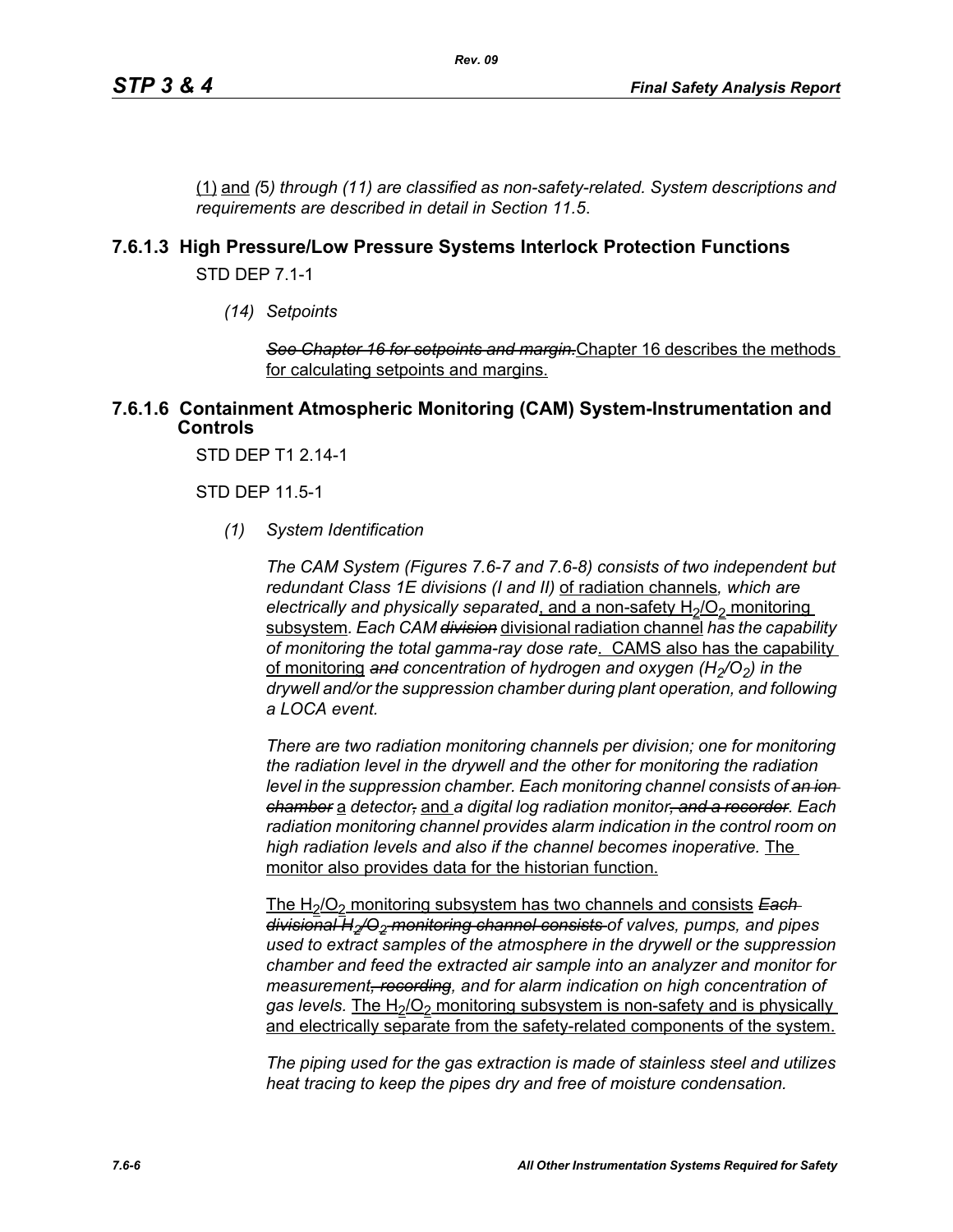### *(2) Power Sources*

*Each CAM Subsystem* radiation channel *is powered from divisional 120 VAC instrument bus. The same Class 1E divisional 120 VAC power source also*  supplies the heat tracing blanket used for the sampling lines. The H<sub>2</sub>/O<sub>2</sub> subsystem is powered from non-safety equipment.

*Rev. 09*

### *(3) Initiating Circuits*

*Each divisional gamma radiation monitoring channel can be energized manually by the operator*. *or automatically by the LOCA signal. For the manual mode, the* The *gamma radiation monitor is on continuously during plant operation and remains on until power is turned off by the operator.*

*In the power off mode, the channel will be activated automatically in the presence of a LOCA (high drywell pressure or low reactor water level).*

*Each <del>divisional</del> H<sub>2</sub>/O<sub>2</sub> monitoring subsystem channel (except for the two sampling pumps) is powered continuously during plant operation. One pump* Each subsystem channel *is controlled by an operator and is used during reactor operation and the other is* can also be *turned on by the LOCA signal to allow measurement during an accident.*

The heat tracing used in each  $H_2/O_2$  sample line is temperature controlled to *prevent moisture condensation in the pipes.* 

*Each <del>divisional</del> H<sub>2</sub>/O<sub>2</sub> analyzer and monitor can selectively measure the atmosphere in the drywell or the suppression chamber.*

*Division I and II LOCA signals are provided to the CAM System from the RHR System. These signals are based on two-out-of-four logic signals for the high drywell pressure or low reactor water level.*

*(4) Redundancy and Diversity*

*The CAM Subsystems, Divisions I and II* radiation channels*, are independent and are redundant to each other.*

*(5) Divisional Separation*

*The two CAM Subsystems* radiation monitoring channel divisions *are electrically and physically separated so that no single design basis event is capable of damaging equipment in more than one CAM division. No single*  failure or test, calibration, or maintenance operation can prevent function of *more than one division.*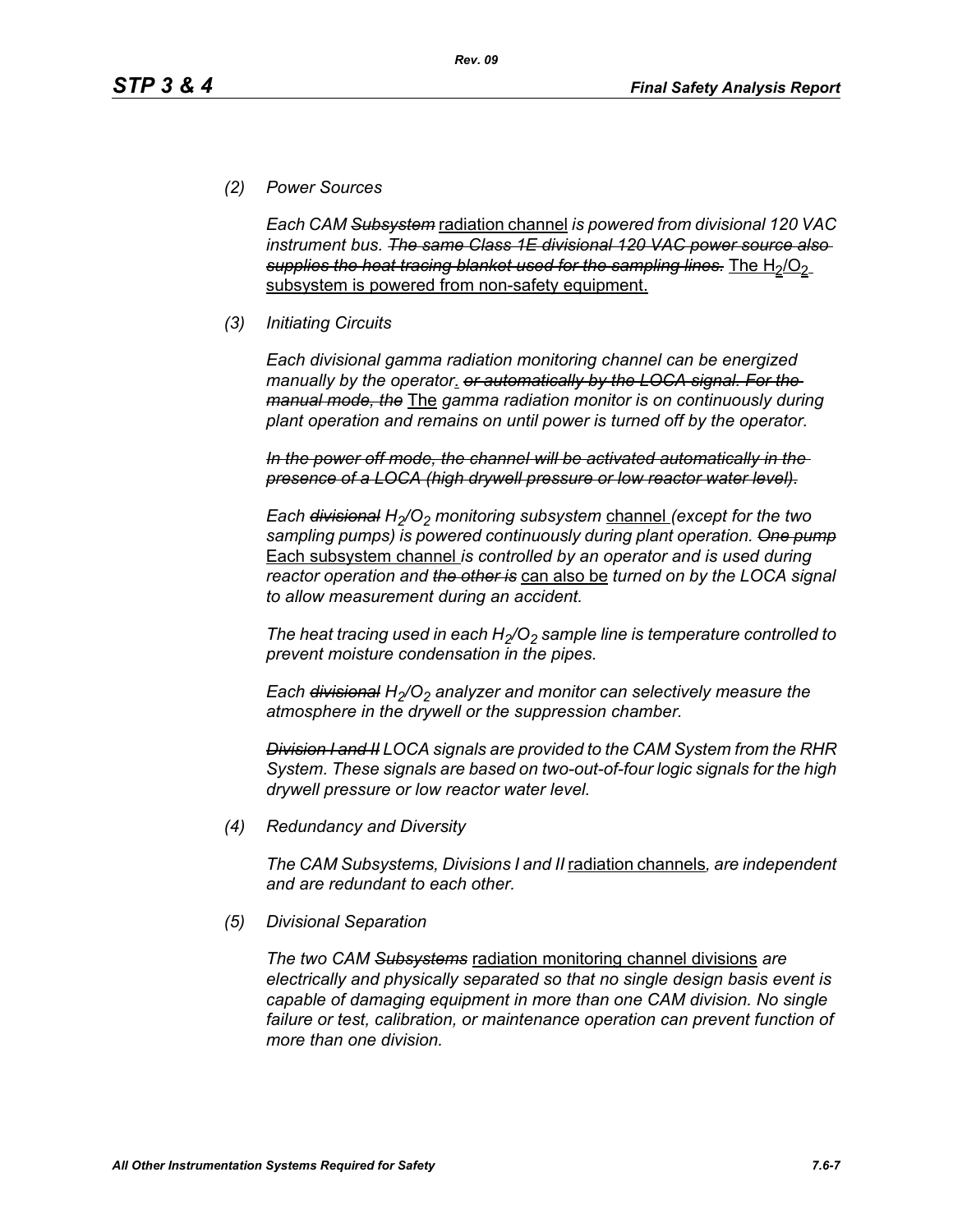*(7) Environmental Consideration*

*The CAM System* radiation monitoring channels are*is qualified Seismic Category I and is*are *designed for operability during normal and post-accident environments.*

*(8) Operational Considerations*

*The following information is available to the reactor operator:*

- *(a) Each gamma radiation channel consists of an ion chamber* a detector and *a log radiation monitor, and a recorder. Each channel has a range of 0.01 Gy/h* Sv/h *to 10*5 Sv/h *Gy/h. Each channel will initiate an alarm on high radiation level or on an inoperative channel.*
- *(b) Each hydrogen/oxygen monitoring channel uses*subsystem channel contains *a sampling rack for extracting the atmosphere from the drywell or the suppression chamber and for analyzing the contents for both H2/O2 concentration. The gaseous measurements are made by volume on a wet basis after humidity correction (dry basis before humidity correction). Separate monitors are provided for oxygen and hydrogen indications.*

*Each H<sub>2</sub>/O<sub>2</sub> analyzer <del>rack has a series of</del>subsystem channel has alarms to indicate a high concentration of hydrogen and of oxygen, and to alert the operator of any abnormal system parameter. Refer to Figure 7.6-8 for definition of these alarms.*

#### **7.6.1.7 Suppression Pool Temperature Monitoring System-Instrumentation and Controls**

#### **7.6.1.7.1 System Identification**

STD DFP 76-2

*The Suppression Pool Temperature Monitoring (SPTM) System is a subsystem of the* Reactor Trip and Isolation System (RTIS). It is *provided to monitor suppression pool temperature. Monitoring of suppression pool temperature is provided so that trends in suppression pool temperature may be established in sufficient time for proper cooling of the suppression pool water and for reactor scram due to high suppression pool temperature and for reactor power control based upon symptom-based emergency operating procedures.*

### **7.6.1.7.3 Equipment Design**

STD DEP T1 3.4-1

STD DEP 7.6-3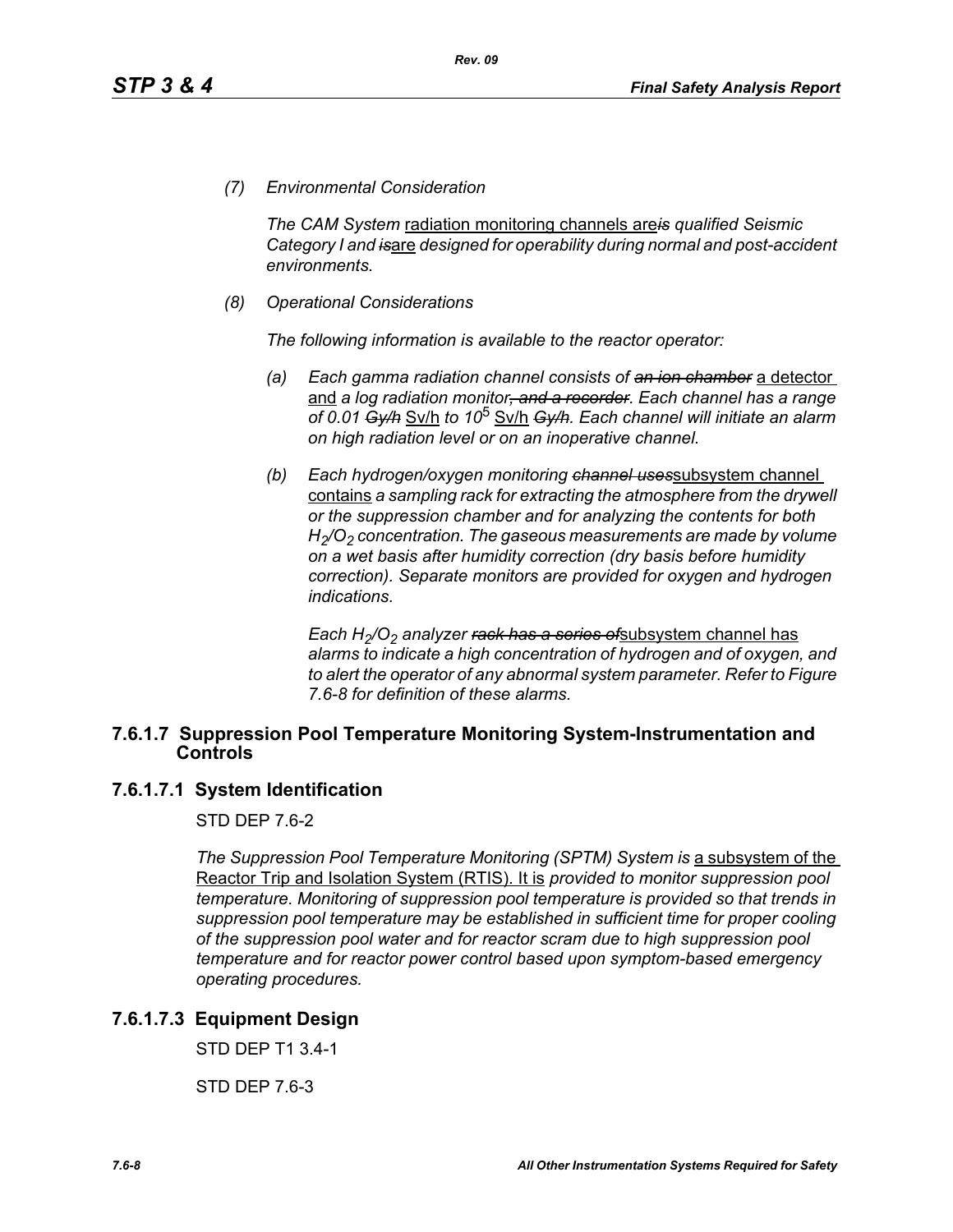*The SPTM System configuration is shown in Figures 7.6-9 and 7.6-10. There are eight temperature circumferential sensor locations (Figure 7.6-9), which are chosen based upon the following considerations:*

*(2) Each SRV* discharge line quencher *is in direct sight of two sets of temperature sensors within 9 meters.*

*Electrical wiring for each sensor is terminated, for sensor replacement or maintenance, in the wetwell. This termination is sealed for moisture protection from condensation or wetwell sprays. Division I, II, III and IV sensors are wired through Division I, II, III or IV electrical penetrations, respectively. Division I, II, III or IV* I and II *sensor signals are wired to* for *the Remote Shutdown System* are directly hardwired*. all sensor signals multiplexed to the main control room via the respective Division I, II, III or IV essential multiplexers.*

### **7.6.1.7.9 Signal Processing**

STD DEP T1 3.4-1

*Processing of temperature signals is performed by a microprocessor*configurable logic device *for each instrument division. For each of the four instrument divisions, the temperature signals are arithmetically averaged to yield an average bulk suppression pool temperature. Provisions are incorporated to detect sensor failures. When failure of a sensor is detected, its output is not added to the sum of all other sensors in the division and the number of sensors is correspondingly reduced in computing the average temperature. In addition, the narrow range suppression pool water level signal*  from the Atmospheric Control System (ACS) is used to detect uncovery of the first set *of sensors below the pool surface. After sensor installation, the elevation for each sensor is to be established with respect to a common reference elevation. When the suppression pool water level drops below the elevation of a particular sensor, that sensor signal is not used in computing the average. The wide range level signal from the ACS is utilized for this purpose for the remaining sensors.*

### **7.6.2 Analysis**

### **7.6.2.1 Neutron Monitoring System-—Instrumentation and Controls**

#### **7.6.2.1.1 General Functional Requirements Conformance**

STD DEP 7.6-4

*(2) Power Range Neutron Monitors (PRNM)*

*The PRNM Subsystem provides information for monitoring the average power level of the reactor core and for monitoring the local power level when the reactor power is in the power range (above approximately 15%* 5% *power). It mainly consists of the LPRM and the APRM Subsystems.*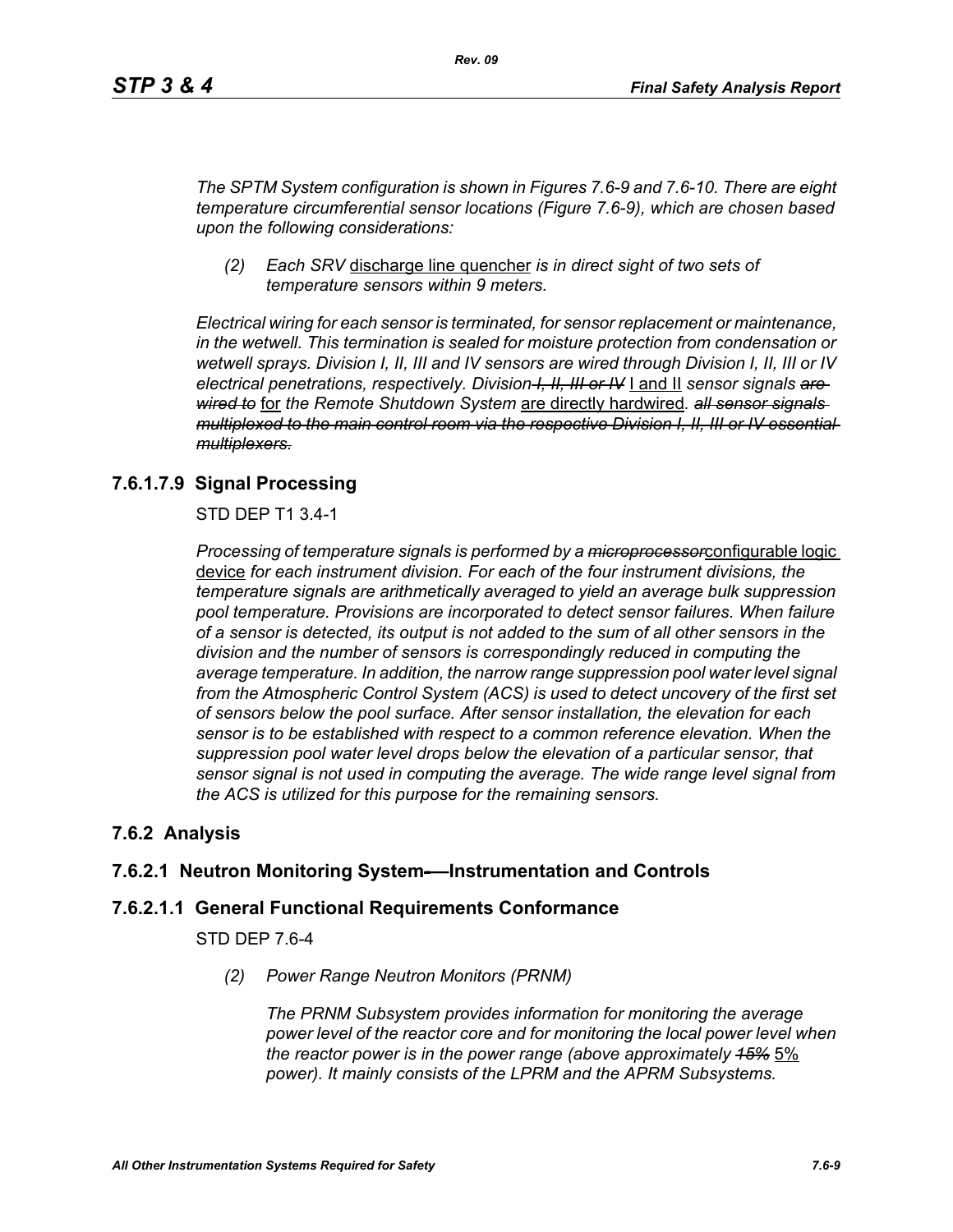### **7.6.2.1.2 Specific Regulatory Requirements Conformance**

**STP DFP 11-2** 

STD DFP 18-1

STD DEP Admin

*(1) 10CFR50.55a (IEEE-* 279603*):*

*There are 52 LPRM assemblies evenly distributed in the core. There are four LPRM detectors on each assembly, evenly distributed from near the bottom of the fuel region to near the top of the fuel region (Figure 7.6-3). A total of 208 detectors are divided and assigned to four divisions for the four APRMs. Any single LPRM detector is only assigned to one APRM division. Electrical wiring and physical separation of the division is optimized to satisfy the safety-related system requirement. With the four divisions, redundancy criteria are met, since a scram signal can still be initiated with a postulated single failure under allowed APRM bypass conditions. The OPRM subsystem as described in Subsection 7.6.1.1.2.2 conforms to all applicable requirements of IEEE-* 279603*.*

*All applicable requirements of IEEE-* 279603 *are met with the NMS.*

*(4) Branch Technical Positions (BTPs)* 

*In accordance with the Standard Review Plan for Section 7.6, and with Table 7.1-2, only BTPs 21 and 22 are considered applicable for the NMS. They are addressed as follows:* 

*(a) BTP ICSB 21- "Guidance for Application of Regulatory Guide 1.47"* 

*The ABWR design is a single unit* two units do not share NMS equipment*. Therefore, Item B-2 of the BTP is not applicable. Otherwise, the NMS is in full compliance with this BTP.* 

#### **7.6.2.2 Process Radiation Monitoring System-—Instrumentation and Controls**

## **7.6.2.2.2 Specific Regulatory Requirements Conformance**

STP DEP 1.1-2

STD DEP 1.8-1

*(1) 10CFR50.55a (IEEE-* 279603*):*

*Electrical separation is maintained between the redundant divisions. All applicable requirements of IEEE-* 279603 *are met by the safety-related subsystem of the PRM System.*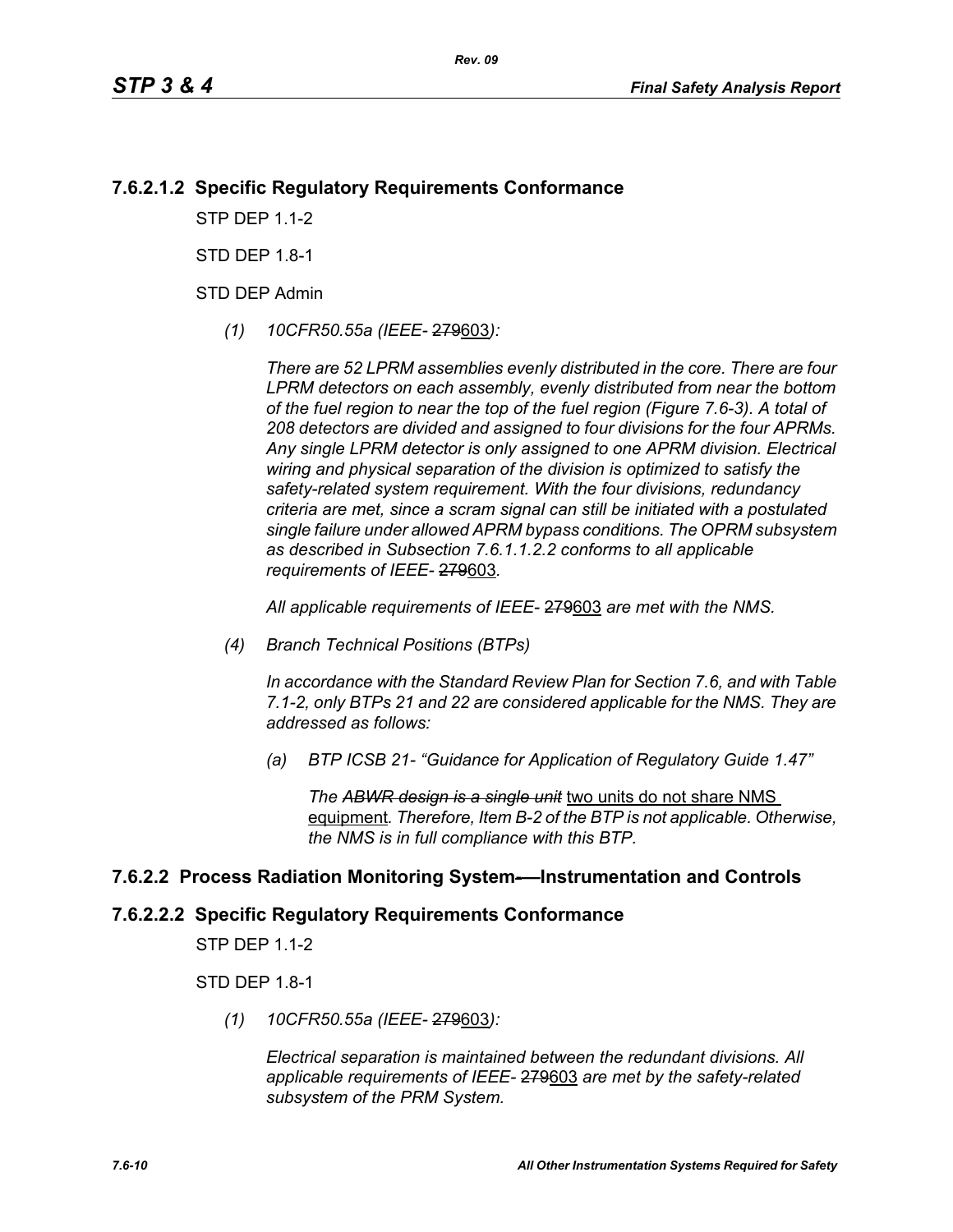*(4) Branch Technical Positions (BTPs)* 

*In accordance with the Standard Review Plan for Section 7.6, and with Table 7.1-2, only BTPs 21 and 22 are considered applicable for the PRM safetyrelated subsystems. They are addressed as follows:* 

*(a) BTP ICSB 21- "Guidance for Application of Regulatory Guide 1.47"*

*The ABWR design is a single unit* two units do not share PRM equipment*. Therefore, Item B-2 of the BTP is not applicable. Otherwise, the PRM System is in full compliance with this BTP.* 

### **7.6.2.3 High Pressure/Low Pressure Systems Interlock Function**

#### **7.6.2.3.2 Specific Regulatory Requirements Conformance**

STD DEP 1.8-1

*(1) 10CFR50.55a (IEEE-279*603*)*

*The HP/LP interlocks are an integral part of the RHR System, which is designed to meet the requirements of IEEE-279*603 *as discussed in Subsections 7.4.2.3.2 and 7.3.2.1.2.*

#### **7.6.2.6 Containment Atmospheric Monitoring System-—Instrumentation and Controls**

#### **7.6.2.6.2 Specific Regulatory Requirements Conformance**

STD DEP T1 2.14-1

STP DEP 1.1-2

STD DEP 1.8-1

*(1) 10CFR50.55a (IEEE-* 279603*)*

*The* safety related *CAMS* radiation channels *consists of two divisions which are redundantly designed so that failure of any single element will not interfere with the system operation. Electrical separation is maintained between the redundant divisions.*

*The CAMS does not actuate or interface with the actuation of another safety-related system. Therefore, any portion of IEEE-* 279603 *which pertains to such interfaces is not applicable. All other applicable requirements of IEEE-* 279603 *are met with the CAMS.*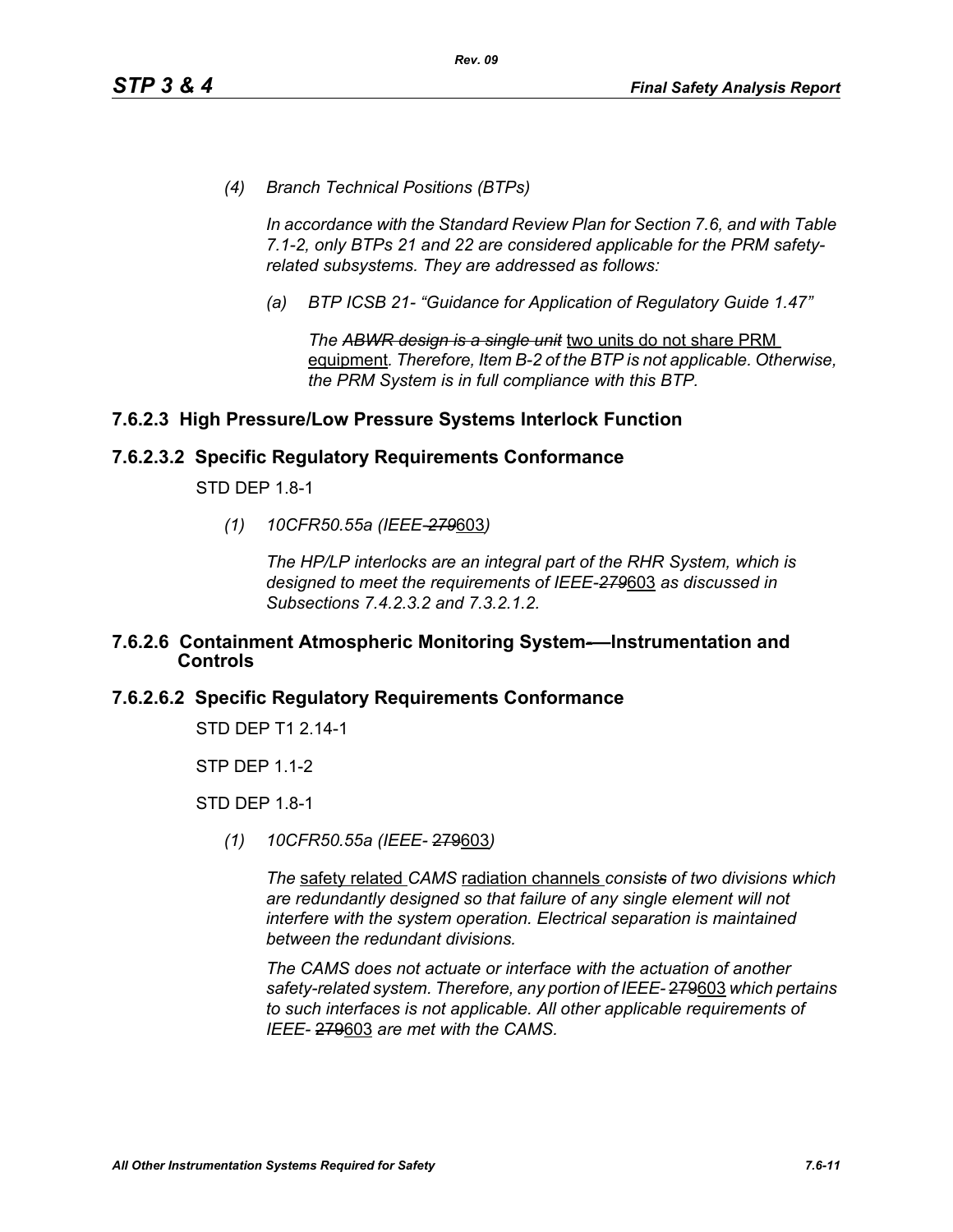*(4) Branch Technical Positions (BTPs)* 

*In accordance with the Standard Review Plan for Section 7.6, and with Table 7.1-2, only BTPs 21 and 22 are addressed for the CAMS as follows:* 

*(a) BTP ICSB 21- "Guidance for Application of Regulatory Guide 1.47"*

*The ABWR design is a single unit* two units do not share CAMS equipment. *Therefore, Item B-2 of the BTP is not applicable. Otherwise, the CAMS is in full compliance with this BTP.* 

#### **7.6.2.7 Suppression Pool Temperature Monitoring System-—Instrumentation and Controls**

### **7.6.2.7.2 Specific Regulatory Requirements Conformance**

STP DEP 1.1-2

STD DEP 1.8-1

*(1) 10CFR50.55a (IEEE*- 279603*)*

*The SPTM system continuously operates during the plant operation. It does, however, automatically initiate RHR for suppression pool cooling and generates four divisional trip signals for RPS. Therefore, the portions of IEEE- 279603 which pertain to actuation of safety functions apply through RHR and RPS. All other applicable requirements of IEEE- 279603 are met with the SPTM system.*

*(4) Branch Technical Positions (BTPs)*

*In accordance with the Standard Review Plan for Section 7.6, and with Table 7.1-2, only BTPs 21 and 22 need be addressed for the SPTM System. They are as follows:*

*(a) BTP ICSB 21-* "Guidance for Application of Regulatory Guide 1.47"

*The ABWR design is a single unit* two units do not share SPTM equipment*. Therefore, Item B-2 of the BTP is not applicable. Otherwise, the SPTM System is in full compliance with this BTP.*

### **7.6.3 COL License Information**

#### **7.6.3.1 APRM Oscillation Monitoring Logic**

The following standard supplement addresses COL License Information Item 7.2.

There are no departures from the fuel design licensing basis that are described in the reference ABWR DCD, including the core thermal hydraulic design described in Section 4.4. The APRM oscillation logic is designed in accordance with the BWR Owners Group Stability Option III and described in Subsection 7.6.1.1.2.2.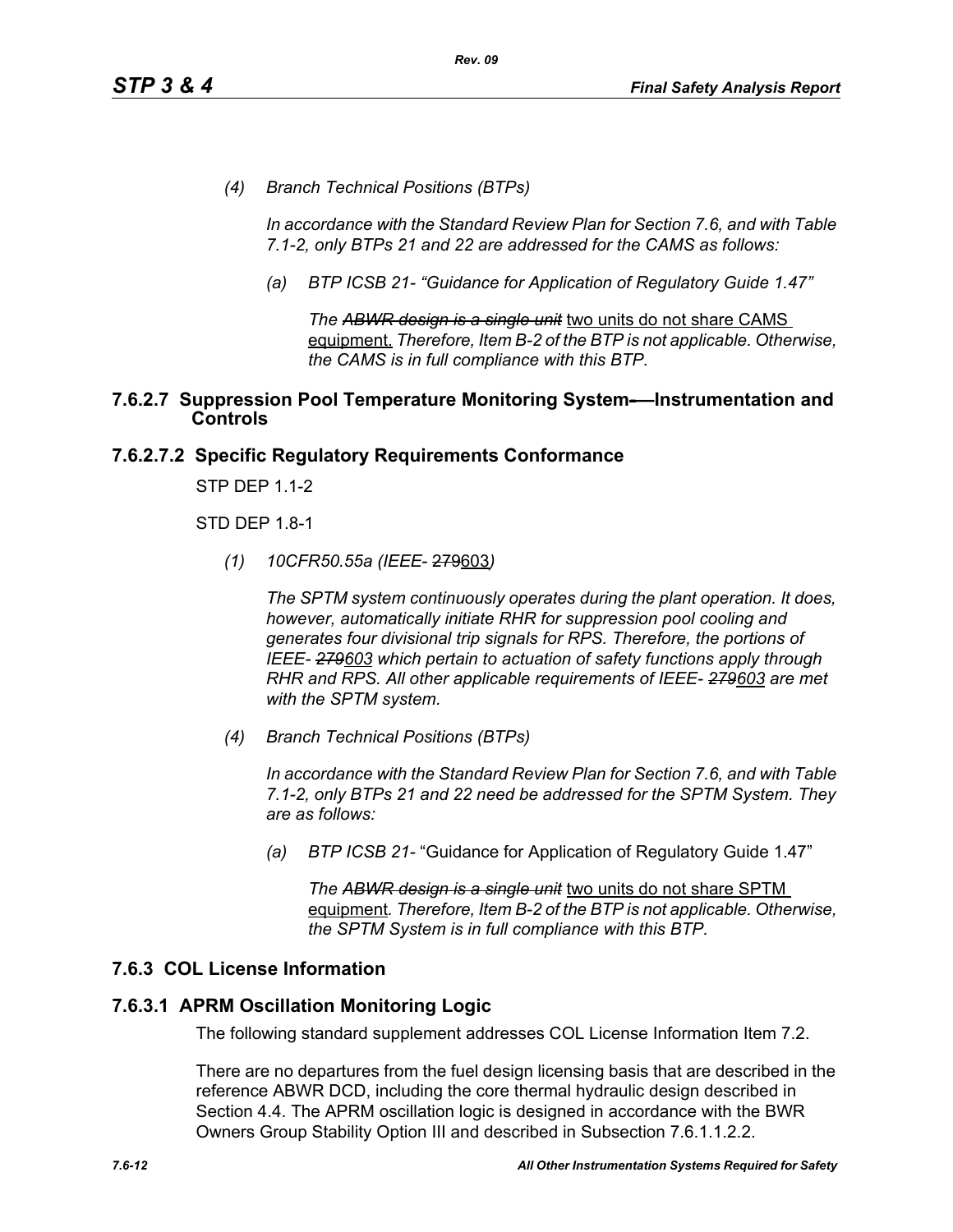| <b>Trip Function</b>                        | <b>Trip Setpoint (Nominal)</b> | <b>Action</b>                                                                                |
|---------------------------------------------|--------------------------------|----------------------------------------------------------------------------------------------|
| <b>SRNM Short Period Trip</b>               | 11 seconds                     | Scram <sup>‡</sup><br>(bypassed in RUN & REFUEL)<br>(no scram function in counting<br>range) |
| <b>SRNM Period Withdrawal</b><br>Permissive | 56 seconds                     | Warning <sup><i>I</i></sup> (bypassed in $RVWRUN$ )                                          |

#### **Table 7.6-1 SRNM Trip Function Summary**

*Rev. 09*

‡ Scram action only active in MSV range, which is defined as above 1 x 10-4% power.

 $f$  Conditions for activation will be defined in the technical specifications.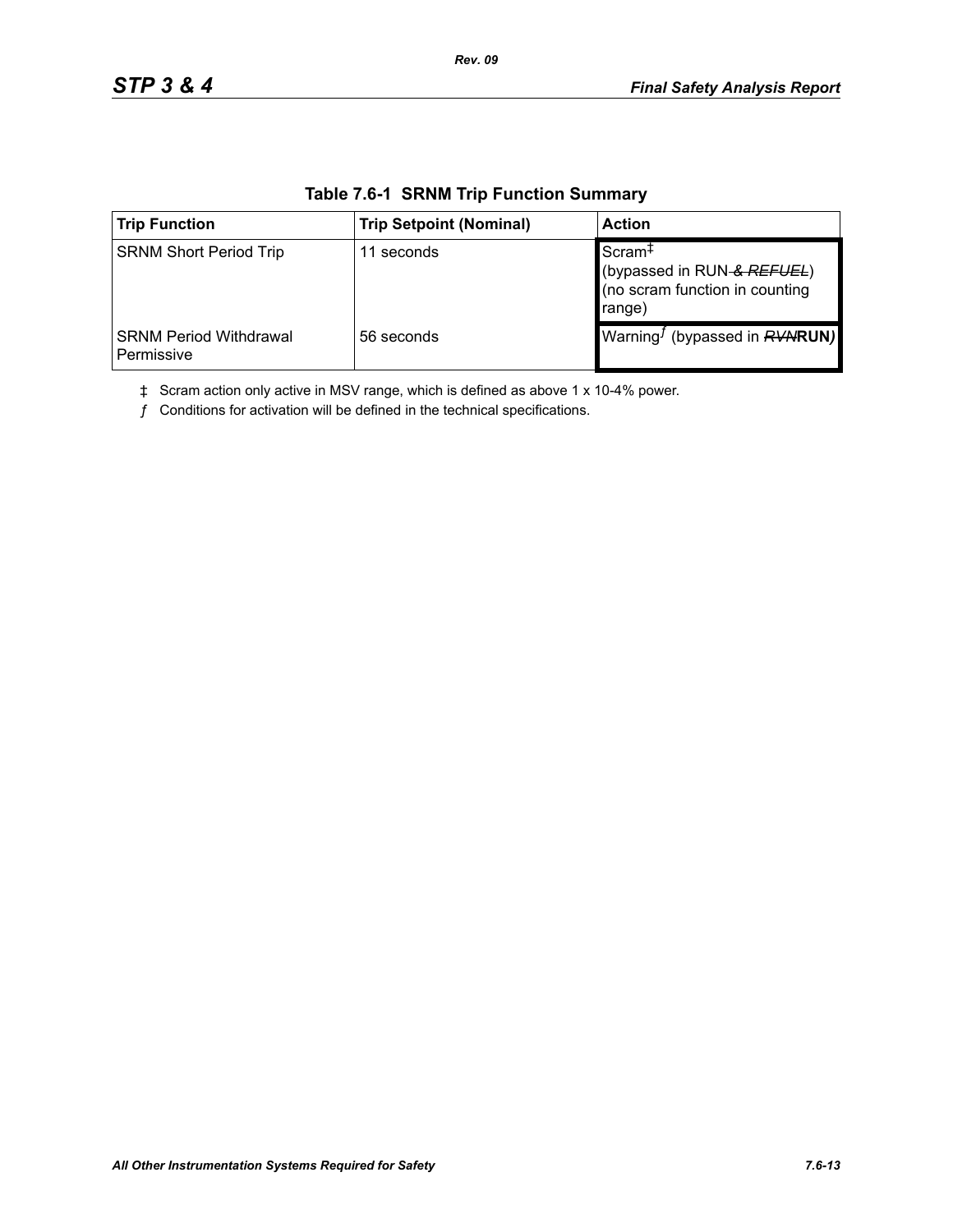| $\mathbf{r} \times \mathbf{r} \times \mathbf{r} \times \mathbf{r} \times \mathbf{r} \times \mathbf{r} \times \mathbf{r} \times \mathbf{r} \times \mathbf{r} \times \mathbf{r} \times \mathbf{r} \times \mathbf{r} \times \mathbf{r} \times \mathbf{r} \times \mathbf{r} \times \mathbf{r} \times \mathbf{r} \times \mathbf{r} \times \mathbf{r} \times \mathbf{r} \times \mathbf{r} \times \mathbf{r} \times \mathbf{r} \times \mathbf{r} \times \mathbf{r} \times \mathbf{r} \times \mathbf{r} \times \mathbf{$ |                                                                                                |               |  |  |
|------------------------------------------------------------------------------------------------------------------------------------------------------------------------------------------------------------------------------------------------------------------------------------------------------------------------------------------------------------------------------------------------------------------------------------------------------------------------------------------------------------------|------------------------------------------------------------------------------------------------|---------------|--|--|
| <b>Trip Function</b>                                                                                                                                                                                                                                                                                                                                                                                                                                                                                             | <b>Trip Setpoint (Nominal)</b>                                                                 | <b>Action</b> |  |  |
| (b) OPRM Trip Function                                                                                                                                                                                                                                                                                                                                                                                                                                                                                           |                                                                                                |               |  |  |
| Period-Based Trip (S <sub>P</sub> )                                                                                                                                                                                                                                                                                                                                                                                                                                                                              | $S = SP=1.10**$                                                                                | Scram f       |  |  |
| <b>OPRM Inoperative Trip</b>                                                                                                                                                                                                                                                                                                                                                                                                                                                                                     | 1. LPRM input too few<br>2. Self-test fault<br>3. Watchdog timer timed out<br>4. Loss of power | <b>Scramf</b> |  |  |

### **Table 7.6-2 APRM Trip Function Summary**

\*\* Other Pre-Trip Condition parameters of the algorithm are:

Tmin=1 s, Tmax=3.5 s, +terror=*0.15s* **[0.100 - 0.300s],** NP=10. (For details see Figure 7.6-14).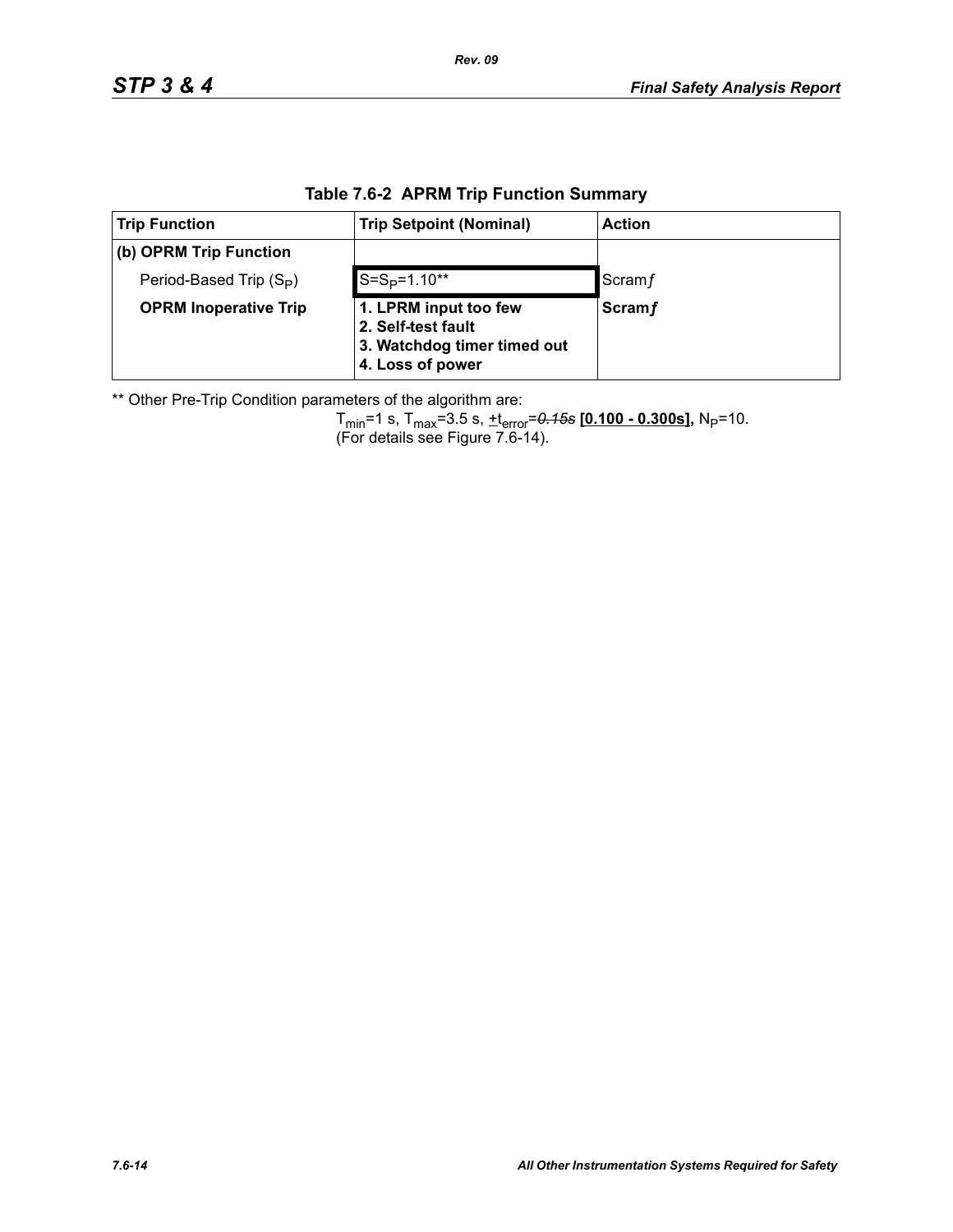#### **Table 7.6-5 Reactor Operator Information for NMS**

- (4) Certain NMS-related information, available on the main control panel, is implemented in software which is independent of the *process computer***plant computer functions**. This information is listed below.
- (5) *CRT***VDU** displays, which are part of the performance monitoring and control system, provide certain NMS-related displays and controls on the main control panel which are listed below:

#### **(ii) SRNM ATWS permissive**

**(qq) APRM ATWS permissive**

Acronyms

*CRT Cathode Ray Tube*

**VDU Video Display Unit**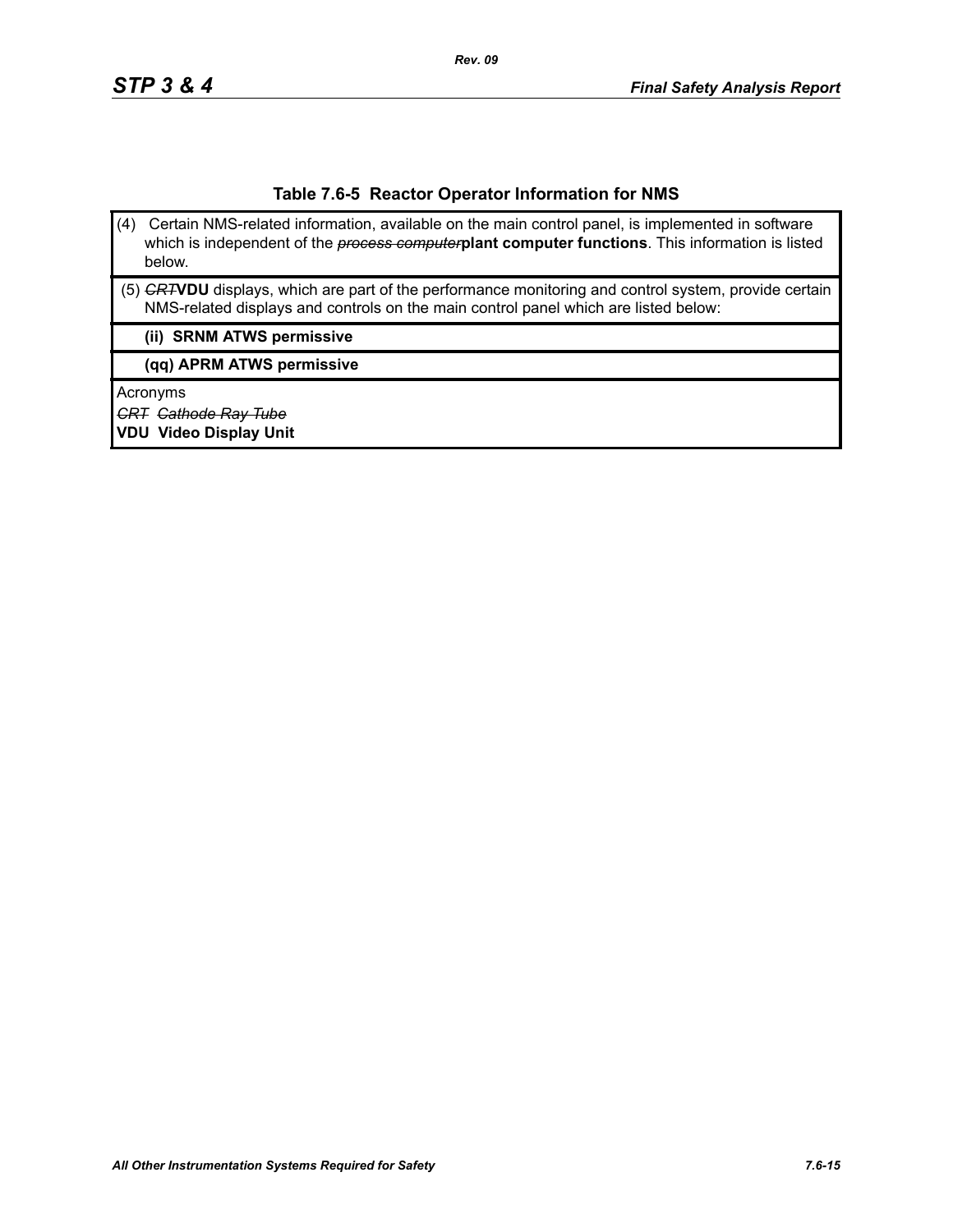The following figures are located in Chapter 21:

- Figure 7.6-1 Neutron Monitoring System IED (Sheets 1 4)
- Figure 7.6-2 Neutron Monitoring System IBD (Sheets 1, 9,9a, 9b, 14)
- Figure 7.6-5 Process Radiation Monitoring System IED (Sheets 1 10)
- Figure 7.6-11 Suppression Pool Temperature Monitoring System IED (Sheets 1, 3)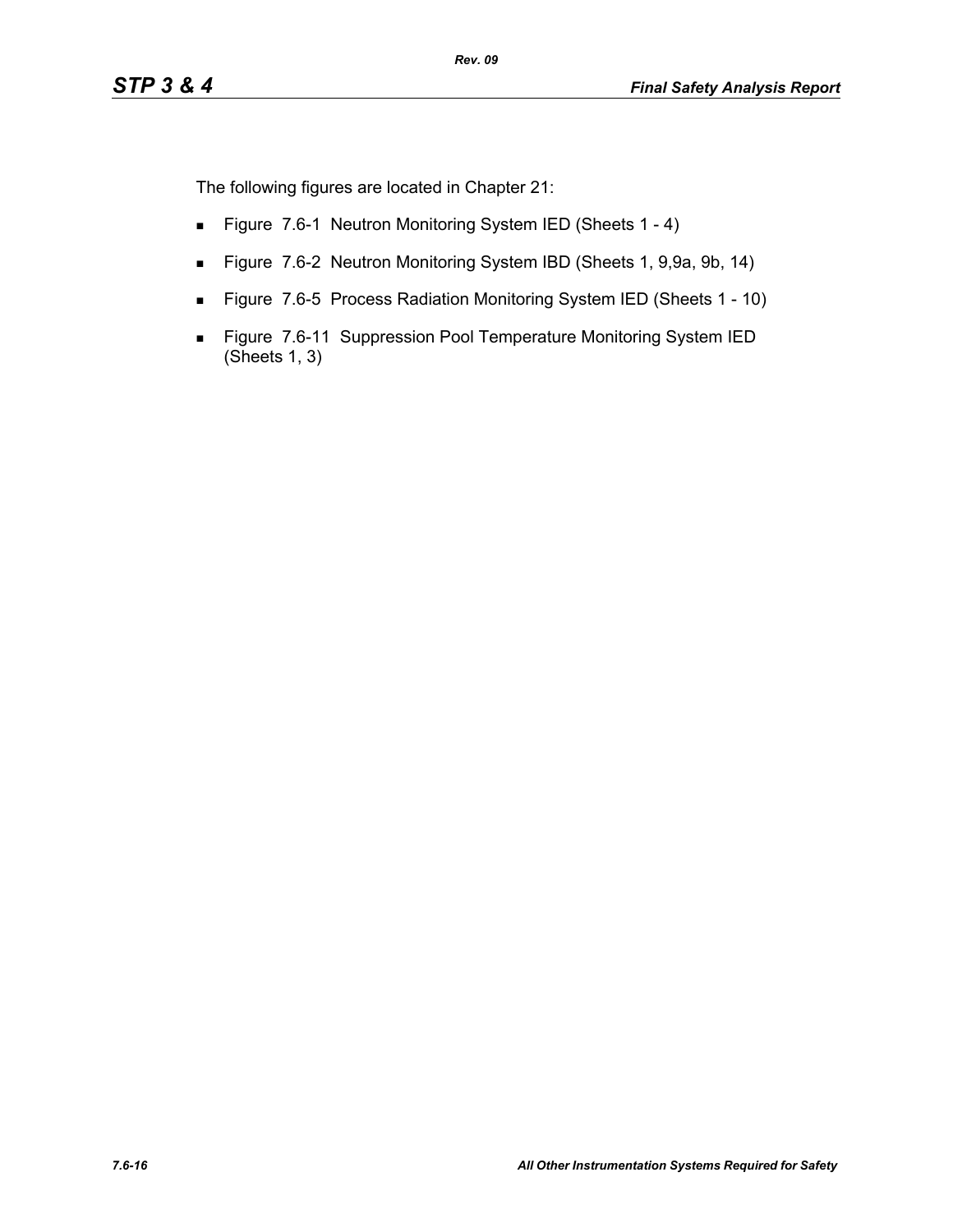

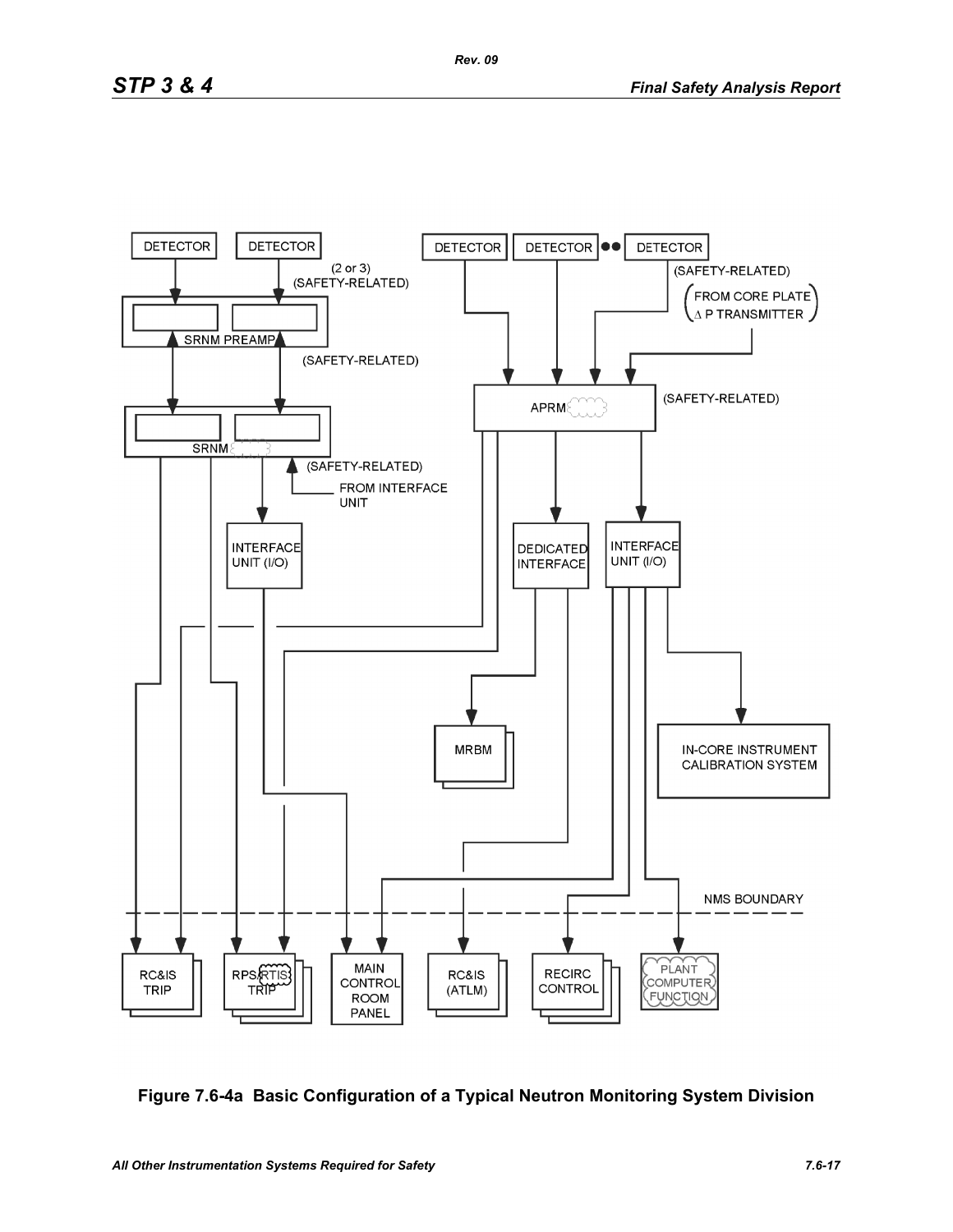

|              | <b>DIVISION I</b> | <b>DIVISION II</b> | <b>DIVISION III</b> | <b>DIVISION IV</b> |
|--------------|-------------------|--------------------|---------------------|--------------------|
| $16^{\circ}$ | TE-001A, E, J, N  |                    | TE-001C, G, L, R    |                    |
| ୲ଢ଼          |                   | TE-002B, F, K, P   |                     | TE-002D, H, M, S   |
| $106^\circ$  |                   | TE-003B, F, K, P   |                     | TE-003D, H, M, S   |
|              | TE-004A, E, J, N  |                    | TE-004C, G, L, R    |                    |
| 196°1        | TE-005A,E,J,N     |                    | TE-005C, G, L, R    |                    |
|              |                   | TE-006B, F, K, P   |                     | TE-006D, H, M, S   |
| $286^\circ$  |                   | TE-007B, F, K, P   |                     | TE-007D, H, M, S   |
| 3229         | TE-008A, E, J, N  |                    | TE-008C, G, L, R    |                    |
|              |                   |                    |                     |                    |
|              |                   |                    |                     |                    |
|              |                   |                    |                     |                    |

**Figure 7.6-9 Instrumentation Location Definition for the Suppression Pool Temperature Monitoring System**